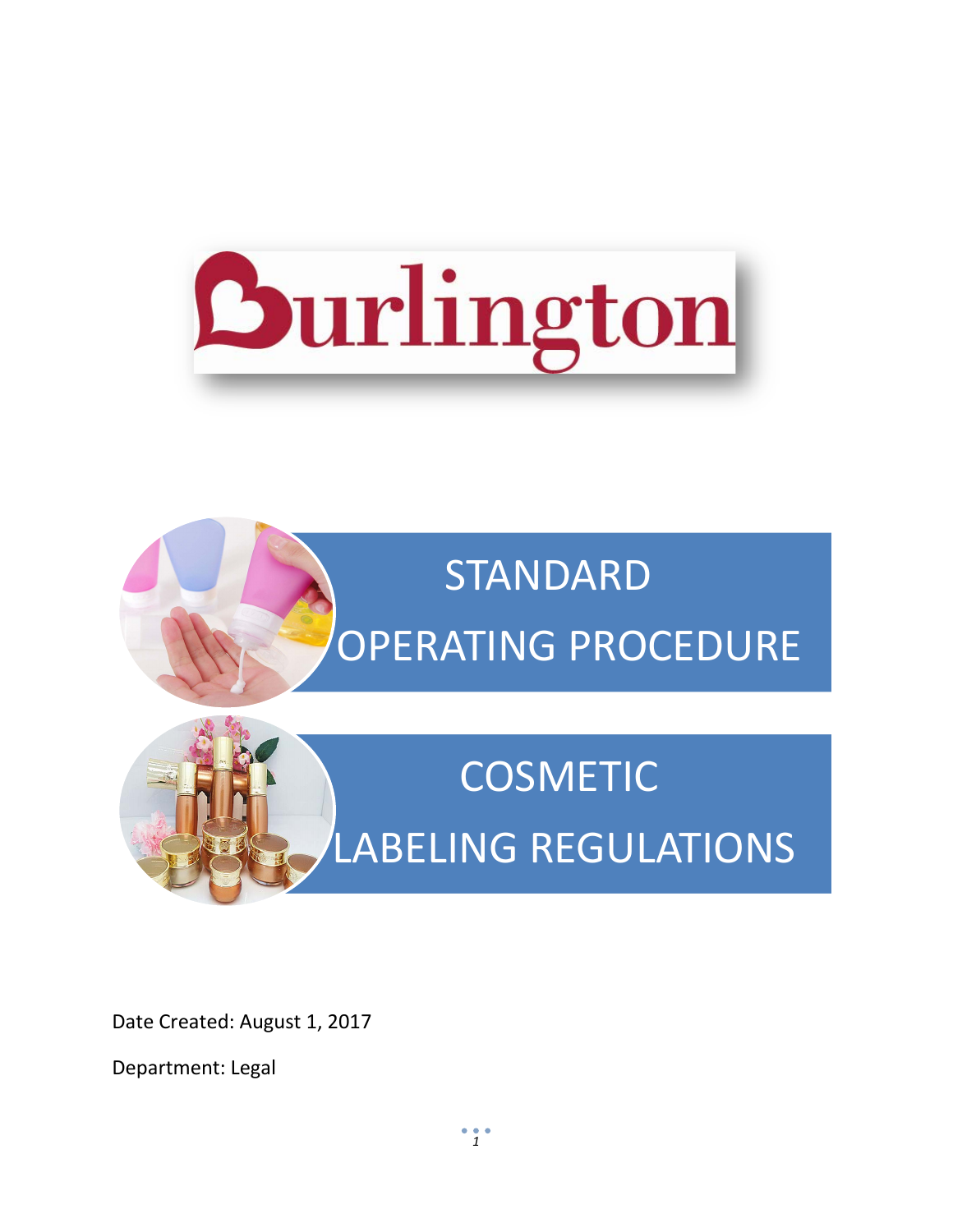# **Cosmetic Definition**

The FD&C Act defines cosmetics by their intended use, as "articles intended to be rubbed, poured, sprinkled, or sprayed on, introduced into, or otherwise applied to the human body...for cleansing, beautifying, promoting attractiveness, or altering the appearance" (FD&C Act, sec. 201(i)). Among the products included in this definition are skin moisturizers, perfumes, lipsticks, fingernail polishes, eye and facial makeup, cleansing shampoos, permanent waves, hair colors, and deodorants, as well as any substance intended for use as a component of a cosmetic product. It does not include soap

#### **A product that suggests that it is intended to prevent, cure, treat, or mitigate disease or to affect a structure or function of the body comes within the definition of a drug in section 201(g) (1)**

#### **FDA approval of cosmetics**

Under the law, cosmetic products and ingredients do not need FDA pre-market approval, with the exception of color additives. Companies and individuals who manufacture or market cosmetics have a legal responsibility to ensure the safety of their products. Neither the law nor FDA regulations require specific tests to demonstrate the safety of individual products or ingredients. The law also does not require cosmetic companies to share their safety information with FDA.

FDA may take regulatory action if there is reliable information indicating that a cosmetic is adulterated or misbranded.

# **Adulterated or Misbranded Cosmetics**

"Adulteration" refer to any product contains

- any poisonous or deleterious substance which may render it injurious to users
- it consists in whole or in part of any filthy, putrid, or decomposed substance
- its container is composed, in whole or part, of any poisonous or deleterious substance which may render the contents injurious to health

"Misbranded" refer to any product contains

- Its label does not include all required information.
- the required information is not adequately prominent and conspicuous
- color additive does not conform to applicable regulations
- missing direction of safe use and warning statement

# **Prohibited & Restricted Ingredients**

Although it's against the law to use any ingredient that makes a cosmetic harmful when used as intended, FDA has regulations that specifically prohibit or restrict the use of the following ingredients in cosmetics:

- **Bithionol.** The use of Bithionol is prohibited because it may cause photo contact sensitization (21 CFR 700.11).
- **Chlorofluorocarbon propellants.** The use of chlorofluorocarbon propellants in cosmetic aerosol products intended for domestic consumption is prohibited (21 CFR 700.23).
- **Chloroform.** The use of chloroform in cosmetic products is prohibited because it causes cancer in animals and is likely to be harmful to human health too. (21 CFR 700.18).
- **Halogenated salicylanilides (di-, tri-, metabromsalan and tetrachlorosalicylanilide).** These are prohibited in cosmetic products because they may cause serious skin disorders. (21 CFR 700.15).
- **Hexachlorophene.** Because of its toxic effect and ability to penetrate human skin, hexachlorophene (HCP) may be used only when no other preservative has been shown to be as effective. The HCP concentration in a cosmetic may not exceed 0.1 percent, and it may not be used in cosmetics that are applied to mucous membranes, such as the lips (21 CFR 250.250).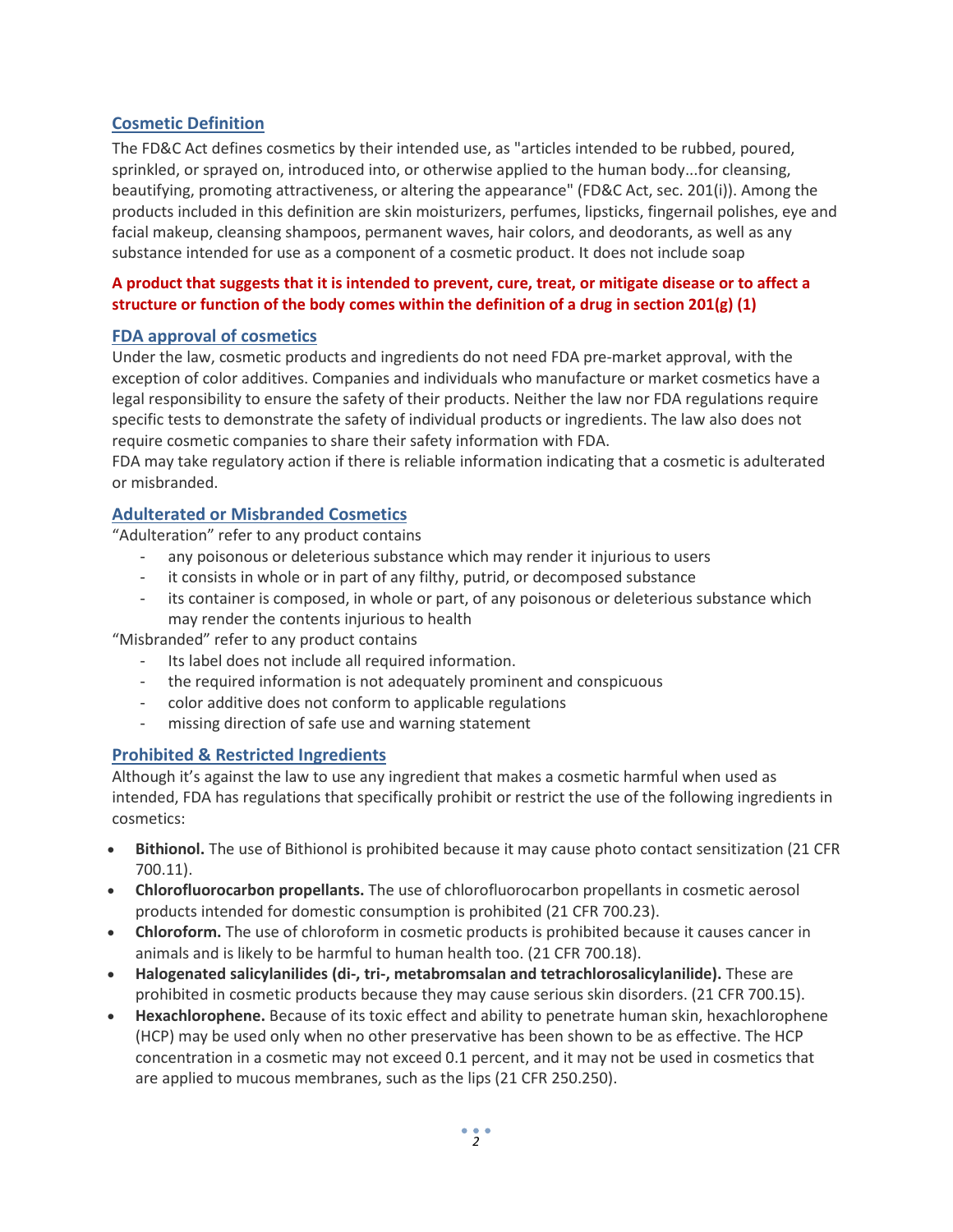- **Mercury compounds.** Mercury compounds are readily absorbed through the skin on topical application and tend to accumulate in the body. They may cause allergic reactions, skin irritation, or neurotoxic problems. The use of mercury compounds in cosmetics is limited to eye area products at no more than 65 parts per million (0.0065 percent) of mercury calculated as the metal and is permitted only if no other effective and safe preservative is available. All other cosmetics containing mercury are adulterated and subject to regulatory action unless it occurs in a trace amount of less than 1 part per million (0.0001 percent) calculated as the metal and its presence is unavoidable under conditions of good manufacturing practice (21 CFR 700.13).
- **Methylene chloride.** It causes cancer in animals and is likely to be harmful to human health, too (21 CFR 700.19).
- **Prohibited cattle materials.** To protect against bovine spongiform encephalopathy (BSE), also known as "mad cow disease," cosmetics may not be manufactured from, processed with, or otherwise contain, prohibited cattle materials. These materials include specified risk materials, material from non-ambulatory cattle, material from cattle not inspected and passed, or mechanically separated beef. Prohibited cattle materials do not include tallow that contains no more than 0.15 percent insoluble impurities, tallow derivatives, and hides and hide-derived products, and milk and milk products (21 CFR 700.27).
- **Sunscreens in cosmetics.** Use of the term "sunscreen" or similar sun protection wording in a product's labeling generally causes the product to be subject to regulation as a drug or a drug/cosmetic, depending on the claims. However, sunscreen ingredients may also be used in some cosmetic products to protect the product color. The labelling must also state why the sunscreen ingredient is used, for example, "Contains a sunscreen to protect product color." If this explanation isn't present, the product may be subject to regulation as a drug (21 CFR 700.35).
- **Vinyl chloride.** The use of vinyl chloride is prohibited as an ingredient of aerosol products, because it causes cancer and other health problems (21 CFR 700.14).
- **Zirconium-containing complexes.** The use of zirconium-containing complexes in aerosol cosmetic products is prohibited because of their toxic effect on lungs of animals, as well as the formation of granulomas in human skin (21 CFR 700.16).
- **Color additives** are permitted in cosmetics only if FDA has approved them for the intended use. In addition, some may be used only if they are from batches that FDA has tested and certified.

# **Color Additives**

Color additives are subject to a strict system of approval under U.S. law [Federal Food, Drug, and Cosmetic Act] (FD&C Act). Failure to meet U.S. color additive requirements causes a cosmetic to be adulterated with the exception of coal-tar hair dyes. Color additive violations are a common reason for detaining imported cosmetic products offered for entry into this country.

The FD&C Act Section 721(c) [21 U.S. C. 379e(c)] and color additive regulations [21 CFR Parts 70 and 80] separate approved color additives into two main categories: those subject to certification (sometimes called "certifiable") and those exempt from certification.

C.I. (Color Index) numbers are not acceptable on product labeling unless they are preceded by the color additive names accepted in the U.S. followed by the C.I. number in parentheses.

# **21 CFR Part 73, Subpart C: Color additives exempt from batch certification**

These color additives in the below table are obtained primarily from mineral, plant, or animal sources. They are not subject to batch certification requirements.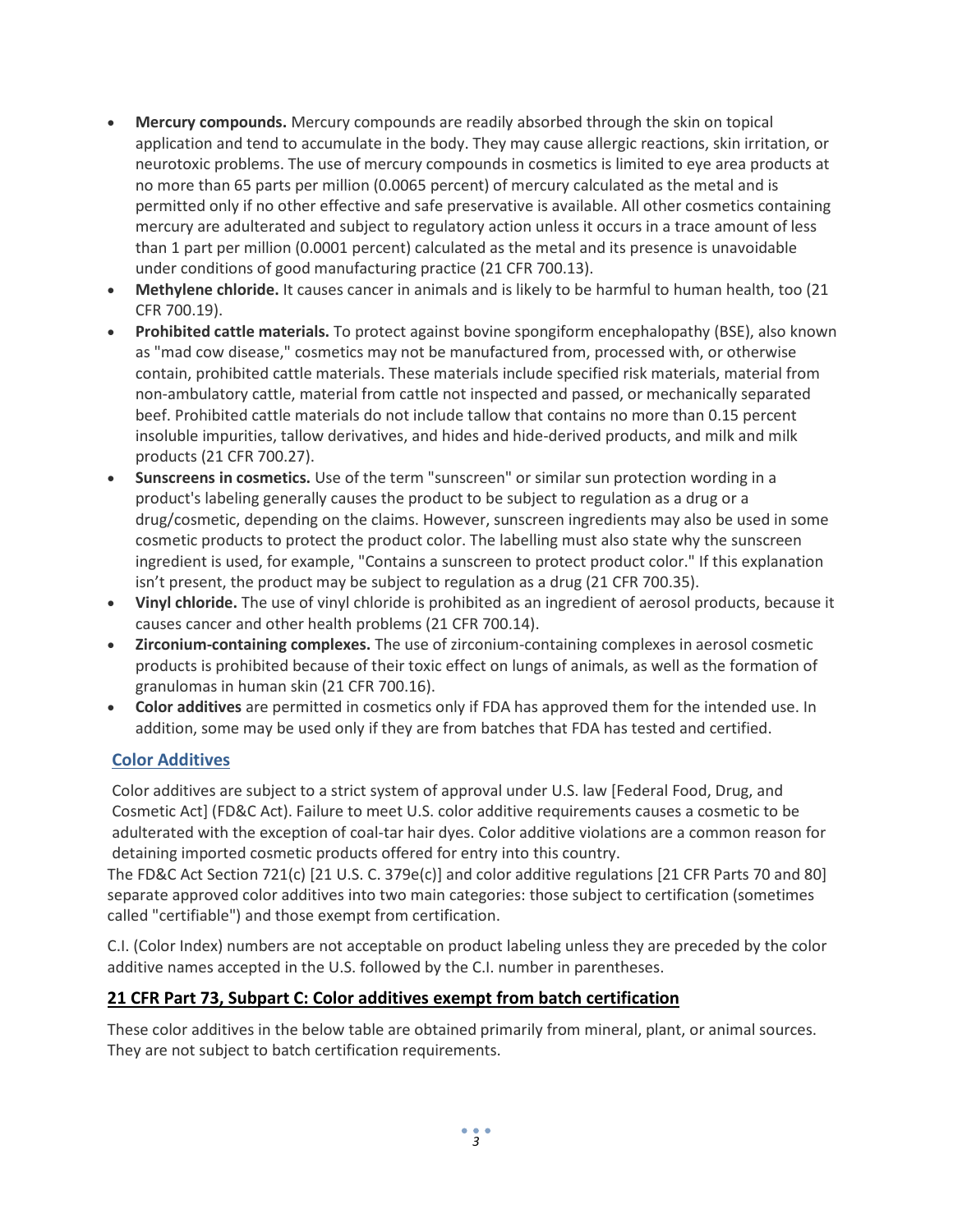# **Color Additives Approved for Use in Cosmetics**

| <b>21 CFR</b><br><b>Section</b> | <b>Straight Color</b>                                                      | Year<br><b>Approved</b> | <b>Uses and Restrictions</b>                                                                  |
|---------------------------------|----------------------------------------------------------------------------|-------------------------|-----------------------------------------------------------------------------------------------|
| §73.2030                        | Annatto                                                                    | 1977                    | Cosmetics generally including eye area use.                                                   |
| §73.2085                        | Caramel                                                                    | 1981                    | Cosmetics generally including eye area use.                                                   |
| §73.2087                        | Carmine                                                                    | 1977                    | Cosmetics generally including eye area use.                                                   |
| <b>§73.2095</b>                 | <b>ß-Carotene</b>                                                          | 1977                    | Cosmetics generally including eye area use.                                                   |
| §73.2110                        |                                                                            | 1978                    | Cosmetics intended for coloring hair on the scalp only<br>NTE 0.5 percent.                    |
|                                 | <b>Bismuth citrate</b>                                                     | 2010                    | Cosmetics intended for coloring hair on the scalp only<br>NTE 2.0 percent.                    |
| <b>§73.2120</b>                 | Disodium EDTA-copper                                                       | 1974                    | Coloring of shampoos that are cosmetics.                                                      |
| §73.2125                        | Potassium sodium copper<br>chlorophyllin (chlorophyllin<br>copper-complex) | 1969                    | Coloring dentifrices that are cosmetics NTE 0.1% in<br>combination with a list of substances. |
| <b>§73.2150</b>                 | Dihydroxyacetone                                                           | 1973                    | Externally applied cosmetics intended solely or in part<br>to impart color to the human body. |
| <b>§73.2162</b>                 | Bismuth oxychloride                                                        | 1977                    | Cosmetics generally including eye area use.                                                   |
| <b>§73.2180</b>                 | Guaiazulene                                                                | 1977                    | Externally applied cosmetics.                                                                 |
| §73.2190                        | Henna                                                                      | 1965                    | Coloring hair but not eyelashes, eyebrows, or eye area.                                       |
| <b>§73.2250</b>                 | Iron oxides                                                                | 1977                    | Cosmetics generally including eye area use.                                                   |
| §73.2298                        | Ferric ammonium<br>ferrocyanide                                            | 1977                    | Externally applied cosmetics including eye area use.                                          |
| §73.2299                        | Ferric ferrocyanide                                                        | 1978                    | Externally applied cosmetics including eye area use.                                          |
| <b>§73.2326</b>                 | Chromium hydroxide green                                                   | 1977                    | Externally applied cosmetics including eye area use.                                          |
| <b>§73.2327</b>                 | Chromium oxide greens                                                      | 1977                    | Externally applied cosmetics including eye area use.                                          |
| <b>§73.2329</b>                 | Guanine                                                                    | 1977                    | Cosmetics generally including eye area use.                                                   |
| <b>§73.2396</b>                 | Lead acetate                                                               | 1981                    | Cosmetics intended for coloring hair on the scalp only,                                       |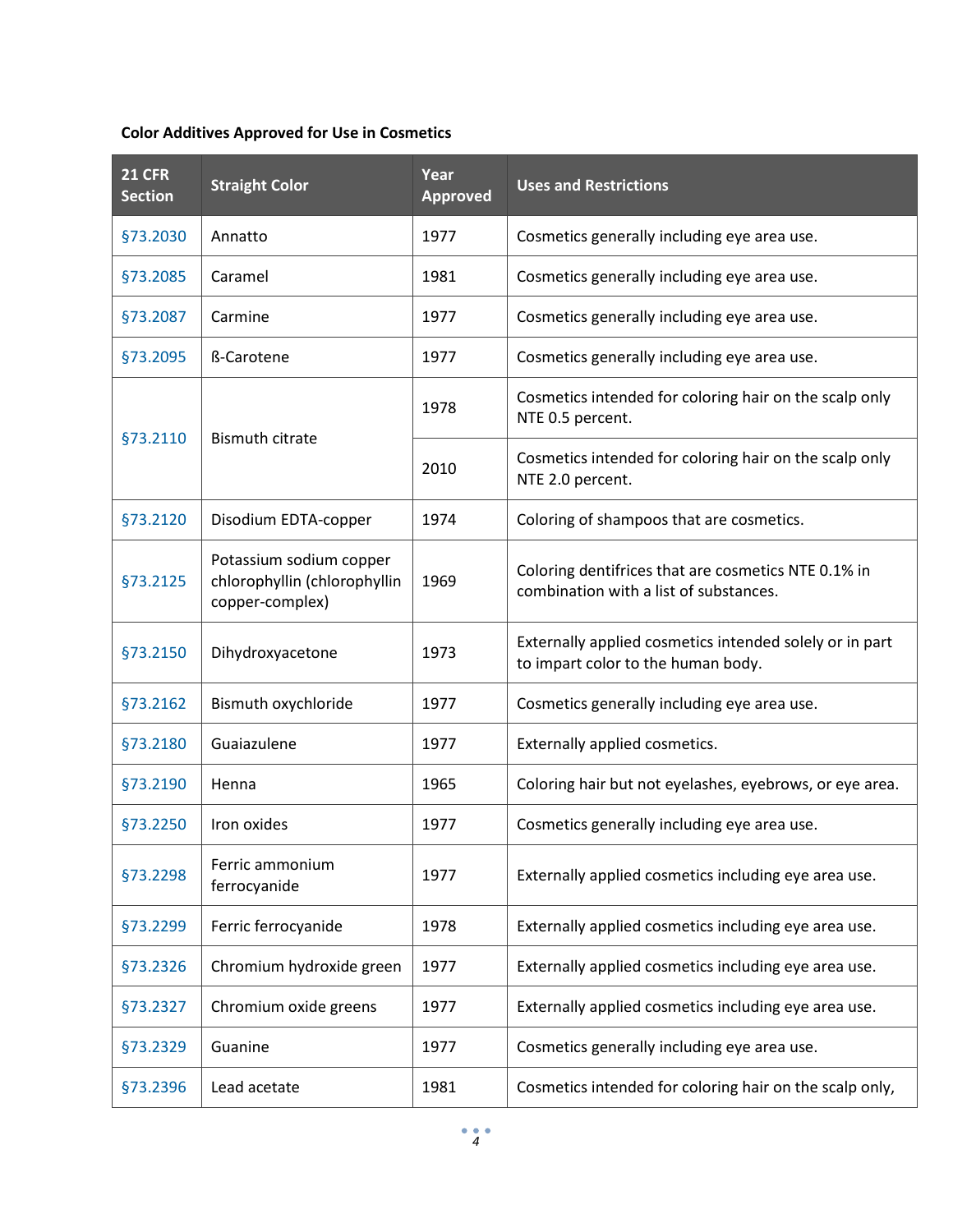|                 |                          |      | NTE 0.6 percent Pb (weight/volume).                                                                       |
|-----------------|--------------------------|------|-----------------------------------------------------------------------------------------------------------|
| <b>§73.2400</b> | Pyrophyllite             | 1973 | Externally applied cosmetics.                                                                             |
| §73.2496        | Mica                     | 1977 | Cosmetics generally including eye area use.                                                               |
| §73.2500        | Silver                   | 1979 | Coloring fingernail polish NTE 1% of final product.                                                       |
| <b>§73.2575</b> | Titanium dioxide         | 1973 | Cosmetics including eye area use.                                                                         |
| §73.2645        | Aluminum powder          | 1977 | Externally applied cosmetics including eye area use.                                                      |
| §73.2646        | Bronze powder            | 1977 | Cosmetics generally including eye area use.                                                               |
| §73.2647        | Copper powder            | 1977 | Cosmetics generally including eye area use.                                                               |
| §73.2725        | <b>Ultramarines</b>      | 1976 | Externally applied cosmetics including eye area use.                                                      |
| §73.2775        | Manganese violet         | 1976 | Cosmetics generally including eye area use.                                                               |
| §73.2991        | Zinc oxide               | 1977 | Cosmetics including eye area use.                                                                         |
| §73.2995        | Luminescent zinc sulfide | 2000 | Nail polish and externally applied facial makeup<br>NTE 10% of final product for limited, occasional use. |

# **21 CFR Part 74, Subpart C: Colors Subject to FDA Certification.**

These color additives are derived primarily from petroleum and are sometimes known as "coal-tar dyes" or "synthetic-organic" colors. These colors must not be used unless FDA has certified that the batch in question has passed analysis of its composition and purity in FDA's own labs. If the batch is not FDAcertified, don't use it. These certified colors generally have three-part names. The names include a prefix FD&C, D&C, or External D&C; a color; and a number. An example is "FD&C Yellow No. 5." Certified colors also may be identified in cosmetic ingredient declarations by color and number alone, without a prefix (such as "Yellow 5").

| <b>21 CFR</b> | <b>Straight Color</b> | <b>Year Approved</b> | <b>Uses and Restrictions</b>                                                                                              |
|---------------|-----------------------|----------------------|---------------------------------------------------------------------------------------------------------------------------|
| §74.2052      | D&C Black No. 2       | 2004                 | Eyeliner, brush-on-brow, eye shadow, mascara,<br>lipstick, blushers and rouge, makeup and<br>foundation, and nail enamel. |
| §74.2053      | D&C Black No. 3       | 2007                 | Eyeliner, eye shadow, mascara, and face powder.                                                                           |
| \$74,2101     | FD&C Blue No. 1       | 1982                 | Cosmetics generally.                                                                                                      |
|               |                       | 1993                 | Allows $MnO2$ in manufacture.                                                                                             |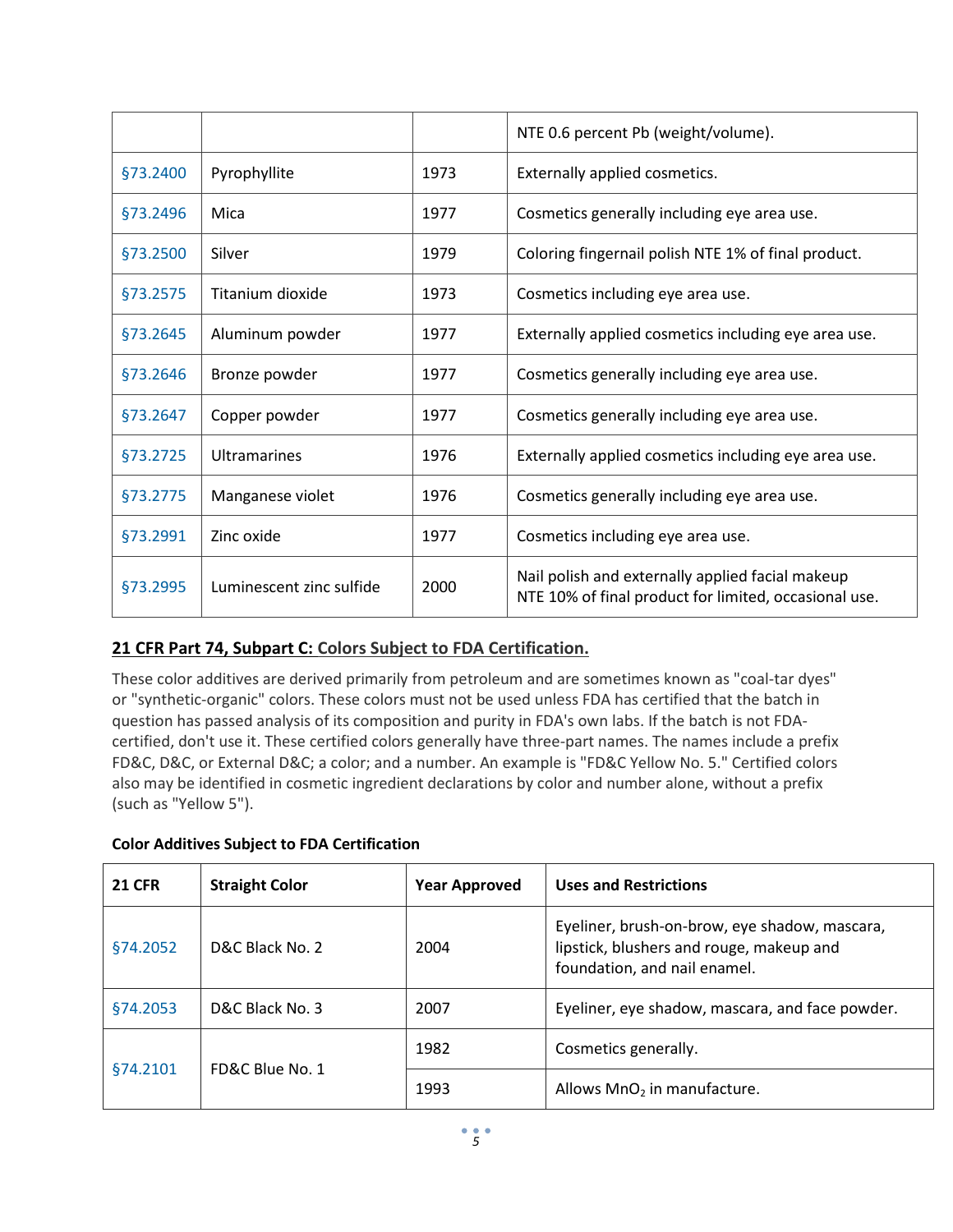|          |                   | 1994 | Eye area use (includes lake).                                                                                             |
|----------|-------------------|------|---------------------------------------------------------------------------------------------------------------------------|
| §74.2104 | D&C Blue No. 4    | 1977 | Externally applied cosmetics.                                                                                             |
| §74.2151 | D&C Brown No. 1   | 1976 | Externally applied cosmetics.                                                                                             |
| §74.2203 | FD&C Green No. 3  | 1982 | Cosmetics generally.                                                                                                      |
| §74.2205 | D&C Green No. 5   | 1982 | Cosmetics generally.                                                                                                      |
|          |                   | 1994 | Eye area use.                                                                                                             |
| §74.2206 | D&C Green No. 6   | 1982 | Externally applied cosmetics.                                                                                             |
| §74.2208 | D&C Green No. 8   | 1976 | Externally applied cosmetics (NTE 0.01% (by wt.) of<br>finished cosmetic product).                                        |
| §74.2254 | D&C Orange No. 4  | 1977 | Externally applied cosmetics.                                                                                             |
|          | D&C Orange No. 5  | 1984 | Externally applied cosmetics.                                                                                             |
| §74.2255 |                   | 1982 | Mouthwashes, dentifrices, lipsticks, and other lip<br>cosmetics NTE 5 percent.                                            |
| §74.2260 | D&C Orange No. 10 | 1981 | Externally applied cosmetics.                                                                                             |
| §74.2261 | D&C Orange No. 11 | 1981 | Externally applied cosmetics.                                                                                             |
| §74.2304 | FD&C Red No. 4    | 1976 | Externally applied cosmetics.                                                                                             |
|          | D&C Red No. 6     | 1983 | Cosmetics generally.                                                                                                      |
| §74.2306 |                   | 2012 | Ether-soluble matter specification changed to 1-[(4-<br>methylphenyl)azo]-2-naphthalenol, not more than<br>0.015 percent. |
| §74.2307 | D&C Red No. 7     | 1983 | Cosmetics generally.                                                                                                      |
|          |                   | 2012 | Ether-soluble matter specification changed to 1-[(4-<br>methylphenyl)azo]-2-naphthalenol, not more than<br>0.015 percent. |
| §74.2317 | D&C Red No. 17    | 1976 | Externally applied cosmetics.                                                                                             |
| §74.2321 | D&C Red No. 21    | 1982 | Cosmetics generally.                                                                                                      |
| §74.2322 | D&C Red No. 22    | 1982 | Cosmetics generally.                                                                                                      |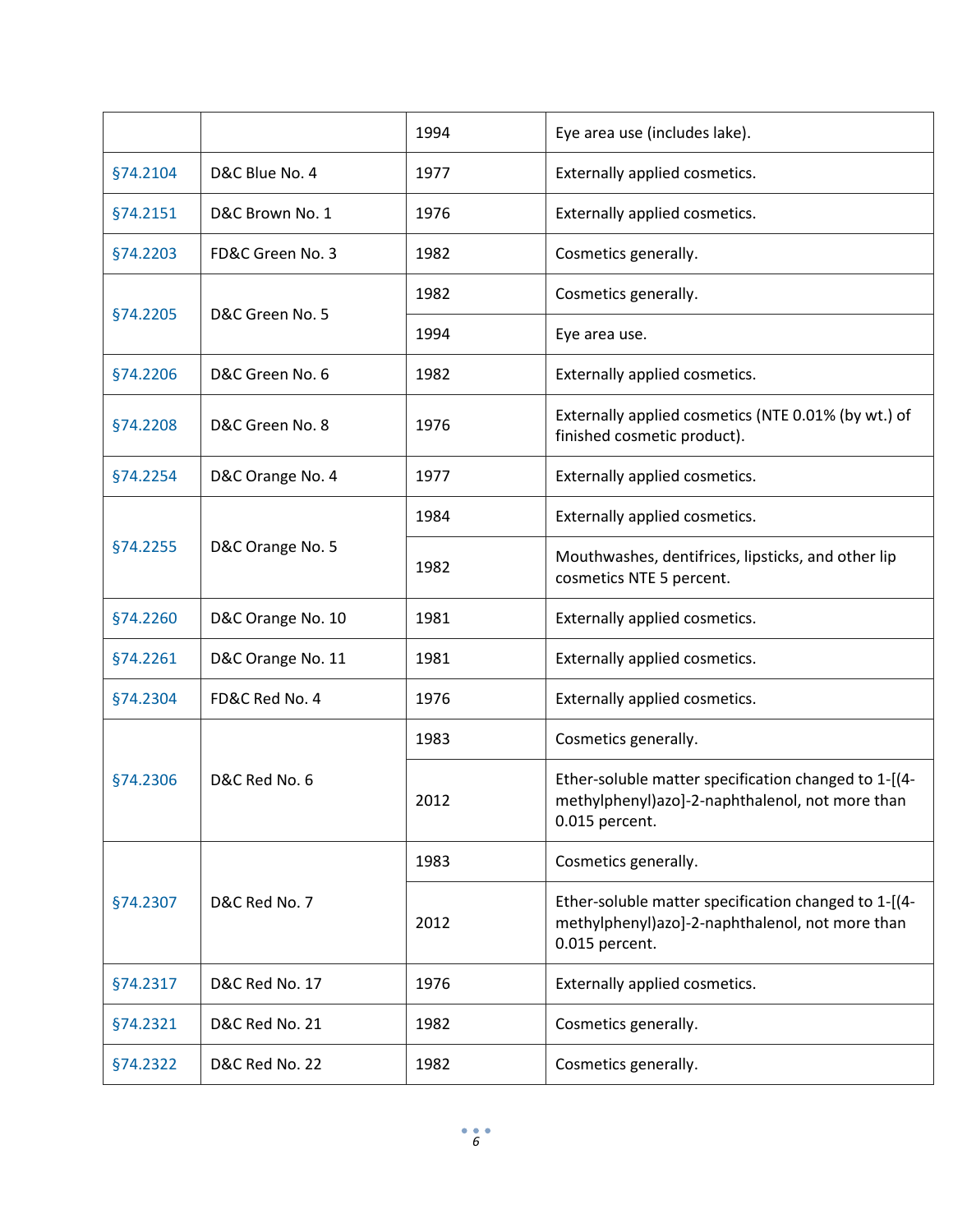| §74.2327  | D&C Red No. 27        | 1982 | Cosmetics generally.                                                                                                                |
|-----------|-----------------------|------|-------------------------------------------------------------------------------------------------------------------------------------|
| §74.2328  | D&C Red No. 28        | 1982 | Cosmetics generally.                                                                                                                |
| §74.2330  | D&C Red No. 30        | 1982 | Cosmetics generally.                                                                                                                |
| §74.2331  | D&C Red No. 31        | 1976 | Externally applied cosmetics.                                                                                                       |
| §74.2333  | D&C Red No. 33        | 1988 | Externally applied cosmetics; mouthwashes,<br>dentifrices; cosmetic lip products (NTE 3% (by wt.) of<br>finished cosmetic product). |
| §74.2334  | D&C Red No. 34        | 1976 | Externally applied cosmetics.                                                                                                       |
| §74.2336  | D&C Red No. 36        | 1988 | Externally applied cosmetics; cosmetic lip products<br>(NTE 3% (by wt.) of finished cosmetic product).                              |
|           | FD&C Red No. 40       | 1975 | Cosmetics generally.                                                                                                                |
| §74.2340  |                       | 1994 | Eye area use (includes Al lake). No oxidizing or<br>reducing agents that may affect integrity.                                      |
| §74.2602  | D&C Violet No. 2      | 1976 | Externally applied cosmetics.                                                                                                       |
| §74.2602a | Ext. D&C Violet No. 2 | 1976 | Externally applied cosmetics.                                                                                                       |
| §74.2705  | FD&C Yellow No. 5     | 1985 | Cosmetics generally.                                                                                                                |
|           |                       | 1994 | Eye area use (includes Al lake).                                                                                                    |
| §74.2706  | FD&C Yellow No. 6     | 1986 | Cosmetics generally.                                                                                                                |
| §74.2707  | D&C Yellow No. 7      | 1976 | Externally applied cosmetics.                                                                                                       |
| §74.2707a | Ext. D&C Yellow No. 7 | 1976 | Externally applied cosmetics.                                                                                                       |
| §74.2708  | D&C Yellow No. 8      | 1976 | Externally applied cosmetics.                                                                                                       |
| §74.2710  | D&C Yellow No. 10     | 1983 | Cosmetics generally.                                                                                                                |
|           |                       | 1984 | Modification of uses and restrictions.                                                                                              |
| §74.2711  | D&C Yellow No. 11     | 1976 | Externally applied cosmetics.                                                                                                       |

# **Exotic or Novel Color Additives**

No matter how exotic or novel the color additive or its intended use, it is subject to the same regulations as the more everyday colors and products. The following items are a sampling of some out-of-the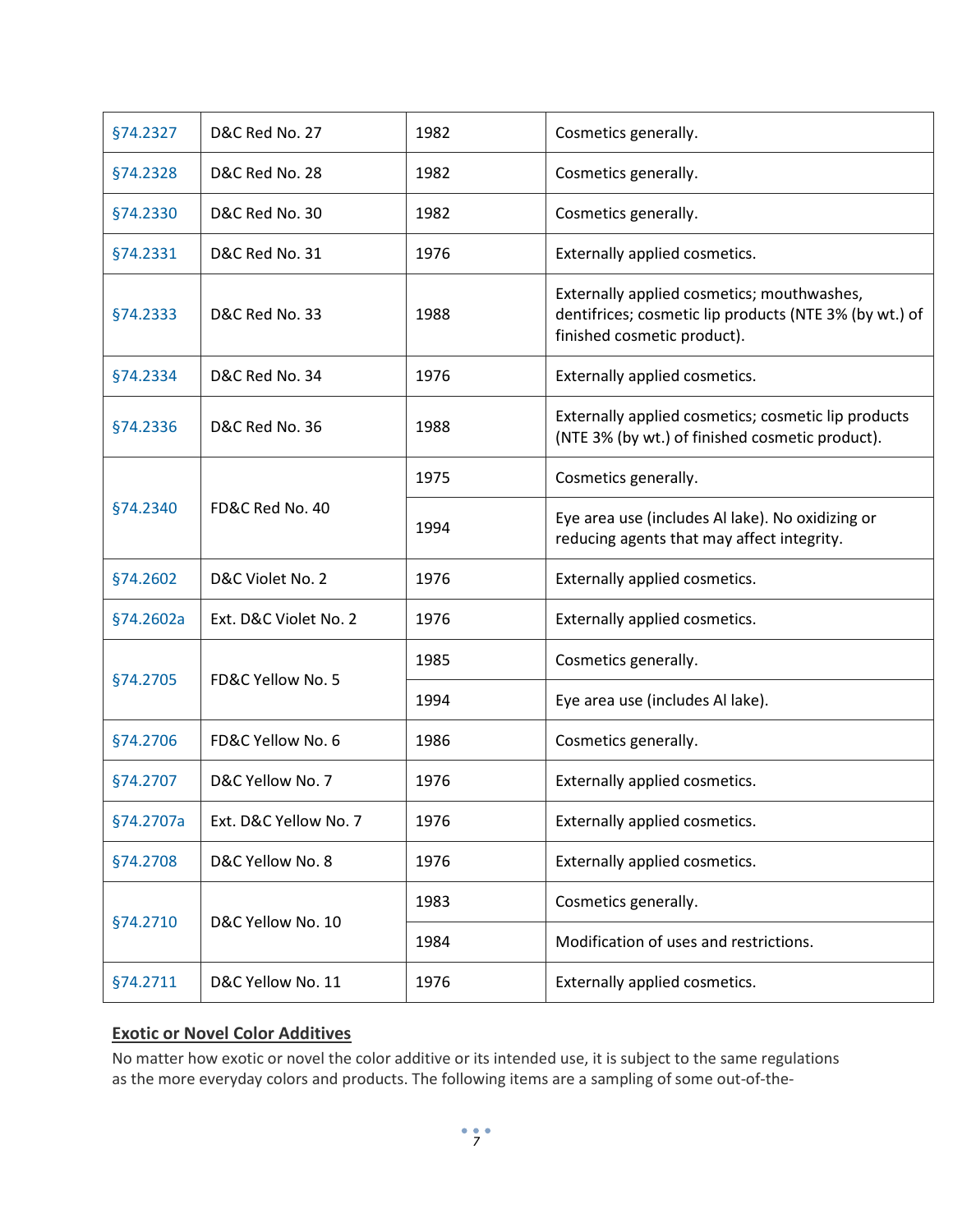ordinary color additives. This list is not exhaustive. Rather, it is intended to show how the regulations apply to such colors:

- **Color-changing pigments:** Colors that change in response to such factors as change in pH or exposure to oxygen or temperature are subject to the same regulations as all other color additives.
- **Composite pigments:** Color additives used in combination to achieve variable effects, such as those found in pearlescent products, are subject to the same regulations as all other color additives. Some color additives, when used in combination, may form new pigments, which may not be approved for the intended use. An example is a "holographic" glitter, consisting of aluminum, an approved color additive, bonded to an etched plastic film.
- **Fluorescent colors:** Only the following fluorescent colors are approved for use in cosmetics, and there are limits on their intended uses: D&C Orange No. 5, No. 10, and No. 11; and D&C Red No. 21, No. 22, No. 27, and No. 28 [21 CFR 74.2254, 74.2260, 74.2261, 74.2321, 74.2322, 74.2327, and 74.2328].
- **Glow-in-the-dark colors:** Luminescent zinc sulfide is the only approved glow-in-the-dark color additive [21 CFR 73.2995].
- **Halloween makeup:** These products are considered cosmetics [FD&C Act, sec. 201(i); 21 U.S.C. 321(i)] and are therefore subject to the same regulations as other cosmetics, including the same restrictions on color additives.
- **Liquid crystal colors:** These additives, which produce color motifs in a product through diffraction, are unapproved color additives. Their use in cosmetics is therefore illegal [FD&C Act, sec. 601(e); 21 U.S.C. 361(e)].
- **Tattoo pigments:** As noted above, no color additives are approved for injection into the skin, as in tattoos and permanent makeup.
- **Theatrical makeup:** Like Halloween makeup, these products are considered cosmetics [FD&C Act, sec. 201(i); 21 U.S.C. 321(i)] and are therefore subject to the same regulations as other cosmetics, including the same restrictions on color additives.

# **Cosmetic Labeling Components**

The cosmetics marketed in the United States, whether they are manufactured here or are imported from abroad, must comply with the labeling requirements of the Federal Food, Drug, and Cosmetic (FD&C) Act, the Fair Packaging and Labeling (FP&L) Act, and the regulations published by the Food and Drug Administration under the Authority of these two laws. Below are discussed the various labeling components in details.

# **Principal Display Panel & Information Panel**

The "principal display panel" is that part of a panel that is most likely to be shown or examined under customary conditions of display for retail sale. Usually, it is the front panel of the label of the outer package. Back and side panels are generally called information panels

Regulations [21 CFR 701.10] published by the FDA require that the PDP be large enough to accommodate all required label information with clarity and conspicuousness. If a package bears more than one PDP, the information required to be placed on the PDP must be duplicated on all PDPs

The area of the PDP for a:

- Rectangular package: One entire side.
- Cylindrical package: 40% of height x circumference.
- Any other shape of container: 40% of total container surface, excluding top, bottom, neck, shoulder, flanges.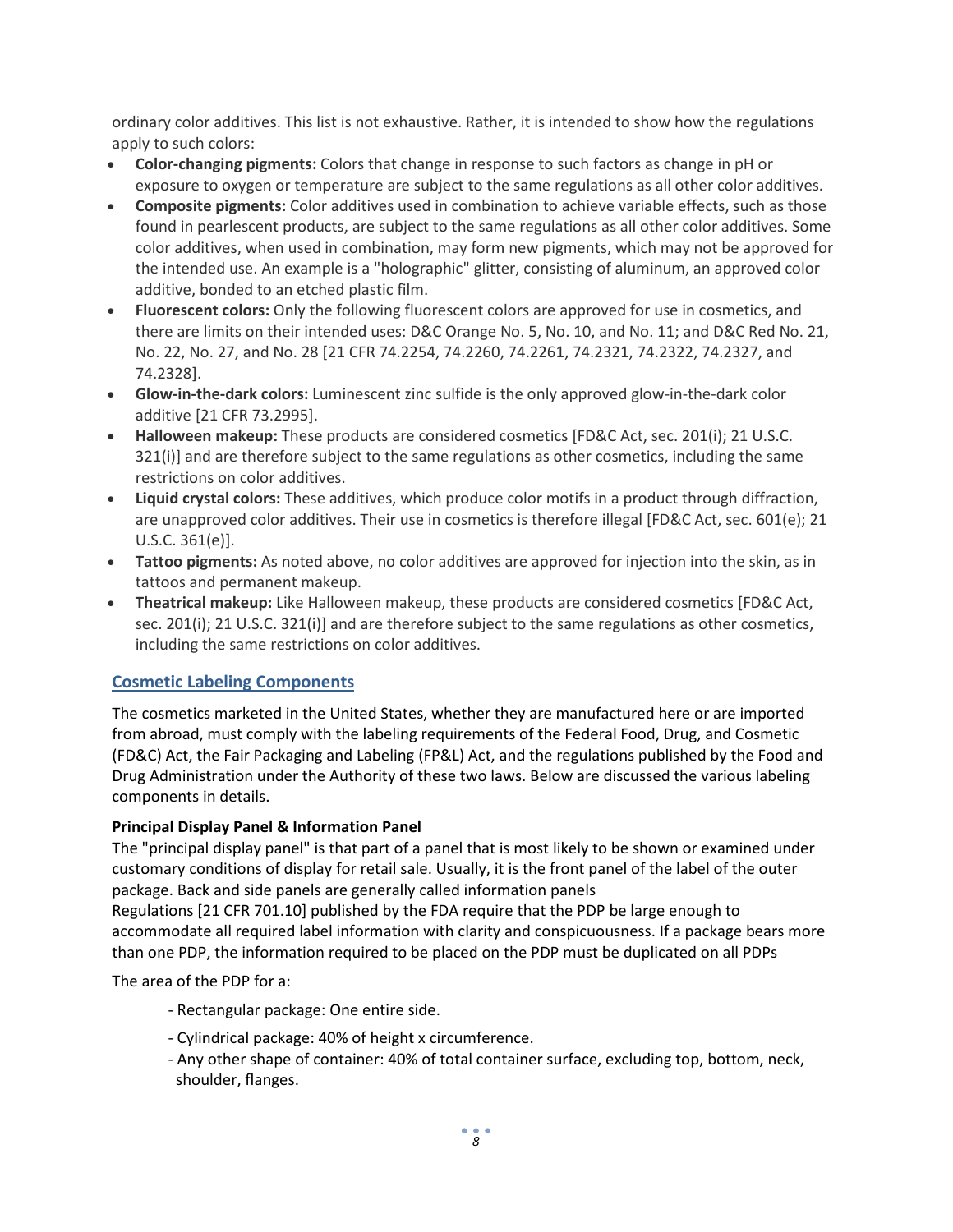The PDP may be a tear-away tag or tape affixed to a decorative container or to a container of less than 1/4 oz., or it may be the panel of a display card to which the container is affixed.

| <b>Principal Display Panel</b> | <b>Information Panels</b>      |
|--------------------------------|--------------------------------|
| Name of product                | Directions for safe use        |
| <b>Identity</b>                | <b>Warnings</b>                |
| $§$ 740.10 warning*            | Name and place of business     |
| Net quantity of contents       | <b>Ingredient declaration</b>  |
|                                | Any other required information |

**Outer Container (Or Label of Single Container Product)**

\*§740.10 - Labeling of cosmetic products or its ingredient for which adequate substantiation of safety has not been obtained prior to marketing is misbranded unless it contains the following conspicuous statement on the principal display panel:

Warning — The safety of this product has not been determined.

The immediate container holding the cosmetic product also is the outer container if it is not displayed in a box, folding carton etc. Please note that only the label of an outer container has a PDP. Since the information must be prominent and conspicuous, the bottom of the package is generally not acceptable for placement of required information, such as the cosmetic ingredient declaration.

# **Inner Container (If Packaged in an Outer Container)**

| <b>Front Panel</b> | <b>Information Panels</b>      |  |
|--------------------|--------------------------------|--|
|                    | Directions for safe use        |  |
|                    | Warnings                       |  |
| Name of Product    | Name and Place of Business     |  |
|                    | Net Quantity of Contents       |  |
|                    | Any Other Required Information |  |

The information above must appear on the label of the inner (immediate) container holding the cosmetic product. If the outer container is removed and the product displayed for sale without it, the label of the immediate container becomes a label of an outer container.

The contrast must be sufficient to make the required label statements conspicuous and easily readable The required statements must not be obscured by vignettes or other designs or by crowding with other printed or graphic matter.

#### **Language**

All labels or labeling statements required by law or regulation must be in the English language. Products distributed solely in Puerto Rico or a Territory where the predominant language is one other than English, may state the required label information in the predominant language in place of English

# **Type Size**

**Ingredients:** 1/16", 1/32" (Labeling surface, less than 12 sq. in.)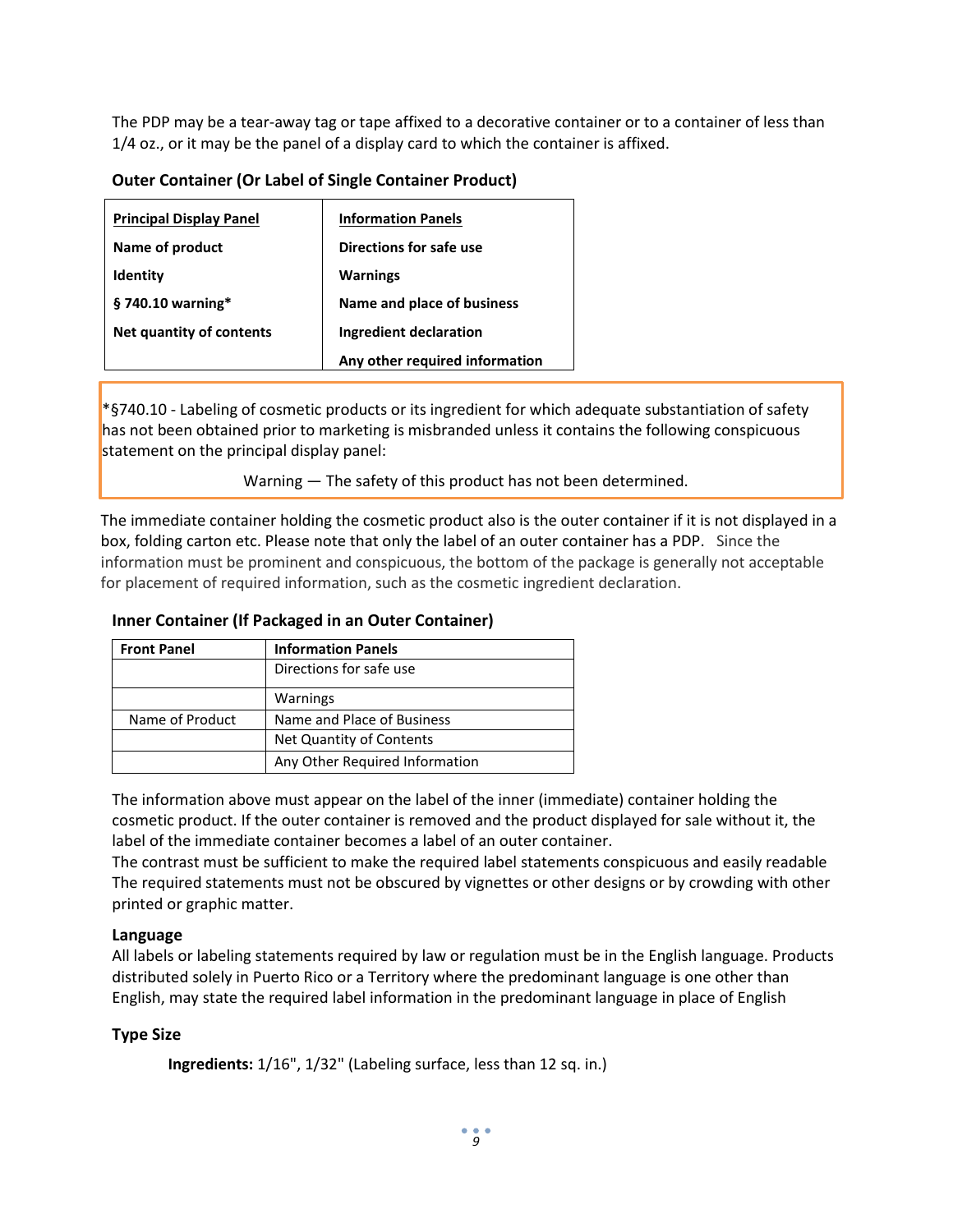#### **Net Contents:**

• 1/16" (PDP less than 5 sq. in.)

• 1/8" (PDP 5-25 sq. in.)

• 3/16" (PDP 25-100 sq. in.)

**Warning:** 1/16"

**All Others:** Reasonably related to panel size

#### **Identity Labeling**

The identity of the commodity may be expressed in terms of the common or usual name of the cosmetic, a descriptive name, or when the nature of the cosmetic is obvious, a fanciful name. The identity statement must be in bold type and in a size reasonably related to the most prominent printed matter, which is usually the name of the cosmetic

It must be in lines generally parallel to the base on which the product rests when displayed at retail.

#### **Name and Place of Business**

The name and business address must appear on the label. If the name and address is not that of the manufacturer, the name must be preceded by phrases such as "Manufactured for ...", "Distributed by ...", or other appropriate wording. The business address must include the street address, name of the city and state, and the ZIP code. The street address may be omitted if the firm is listed in a current city or telephone directory

# The Tariff Act of 1930 requires that imported products state on the label the English name of the country of origin

# **Net Quantity of Contents Declaration**

If the cosmetic is sold at retail in an outer container, the net contents statement must appear (1) within the bottom 30% of the PDP of the outer container, generally parallel in line to the base on which the package rests, and (2) on an information panel of the inner container. The bottom location requirement is waived for PDPs of 5 square inches or less.

The print must be easily legible bold face type in distinct contract to background and other matter on the package.

#### **Cosmetic Warning Statements**

Regulations require that "the label of a cosmetic product shall bear a warning statement whenever necessary or appropriate to prevent a health hazard that may be associated with the product" A cosmetic not bearing a necessary warning statement may be considered misbranded. The lettering must be in bold type on contrasting background and may in no case be less than 1/16 inch in height.

# **Cosmetic Aerosols:**

The label of a cosmetic packaged in a self-pressurized container and intended to be expelled from the package under pressure must bear the warning stated below.

#### *Warning***--Avoid spraying in eyes. Contents under pressure. Do not puncture or incinerate. Do not store at temperature above 120°F. Keep out of reach of children.**

The words "Avoid spraying in eyes" may be omitted if the product is not expelled as a spray. Example: Aerosol shave cream.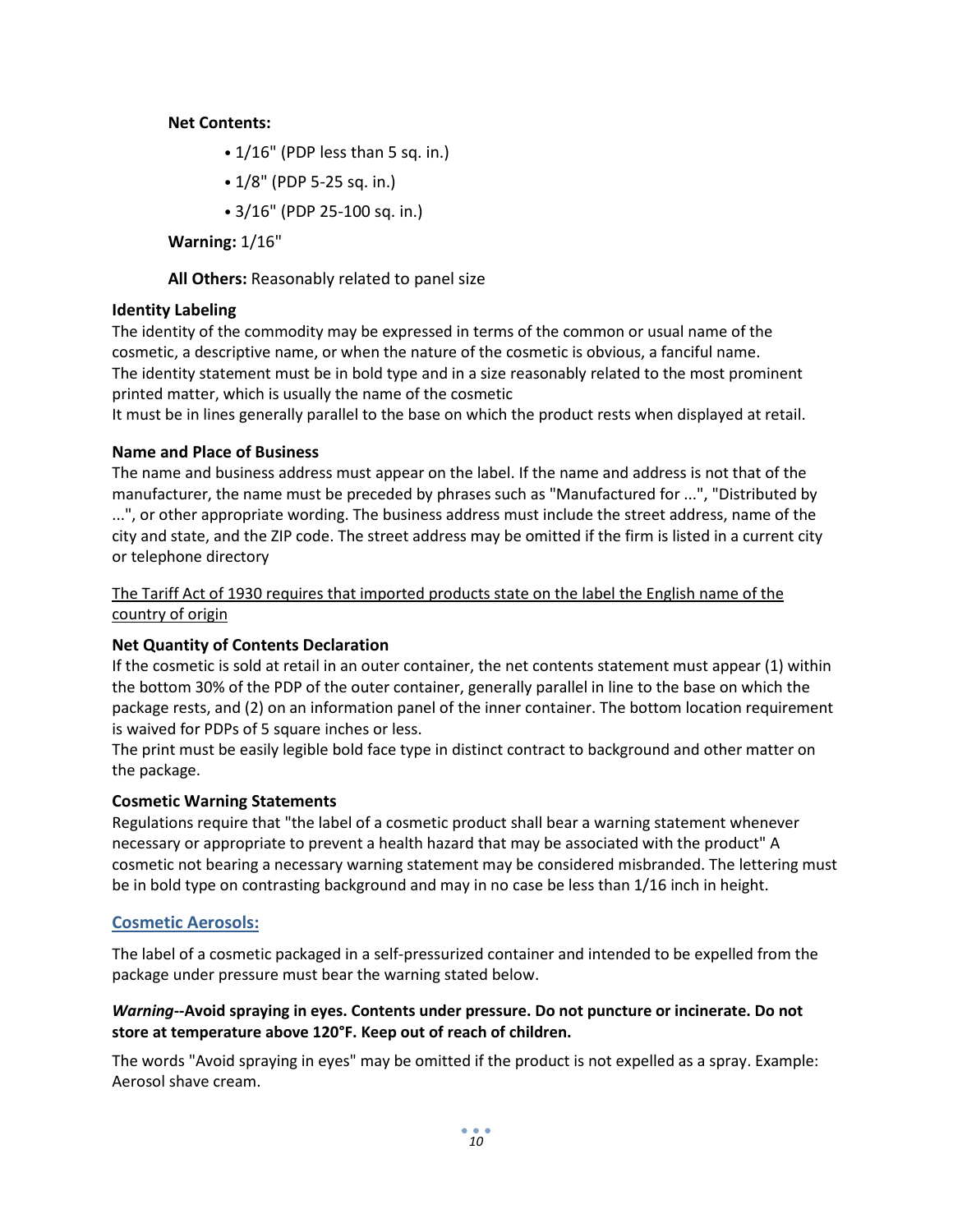The word "puncture" may be replaced by the word "break" if the product is packaged in a glass container.

If the product is intended for use by children, the phrase "except under adult supervision" may be added at the end of the last sentence of the warning.

If the propellant of a cosmetic packaged in a self-pressurized container consists in whole or in part of a halocarbon or hydrocarbon, the label must bear a second warning as stated below.

# *Warning***-- Use only as directed. Intentional misuse by deliberately concentrating and inhaling the contents can be harmful or fatal.**

This second warning is not required for the following products:

1. Aerosol foam or cream products containing less than 10% propellant.

2. Products which do not expel the propellant at the time of use. Examples: products with built-in piston barrier or propellant bag.

- 3. Metered spray products of less than 2 oz. net contents.
- 4. Aerosol products of less than 1/2 oz. net contents.

#### **Feminine Deodorant Sprays**

A feminine deodorant spray which, for the purpose of this regulation, is defined as "any spray deodorant product whose labeling represents or suggests that the product is for use in the female genital area or for use all over the body" must bear the caution stated below.

*Caution***--For external use only. Spray at least 8 inches from skin. Do not apply to broken, irritated, or itching skin. Persistent, unusual odor or discharge may indicate conditions for which a physician should be consulted. Discontinue use immediately if rash, irritation, or discomfort develops.**

If the expelled product does not contain a liquefied halocarbon or hydrocarbon propellant, the sentence "Spray at least 8 inches from skin" may be omitted.

The regulation further states that the use of the word "hygiene" or "hygienic" or similar words renders any such product misbranded.

#### **Foaming Detergent Bath Products**

A foaming detergent bath product--also known as bubble bath product--is, for the purpose of this regulation, defined as "any product intended to be added to a bath for the purpose of producing foam that contains a surface-active agent serving as a detergent or foaming ingredient."

#### *Caution***--Use only as directed. Excessive use of prolonged exposure may cause irritation to skin and urinary tract. Discontinue use if rash, redness or itching occurs. Consult your physician if irritation persists. Keep out of reach of children**

The caution stated above is required on the label of any foaming detergent bath product which is not clearly labeled as intended for use exclusively by adults. The following are two examples of label statements identifying a product as intended for use exclusively by adults: "Keep out of reach of children" and "For adult use only."

If the bubble bath product is intended for use by children, the phrase "Keep out of reach of children" may be expanded to further read "except under adult supervision."

The regulation further requires that the label "Shall bear adequate directions for safe use" of the product.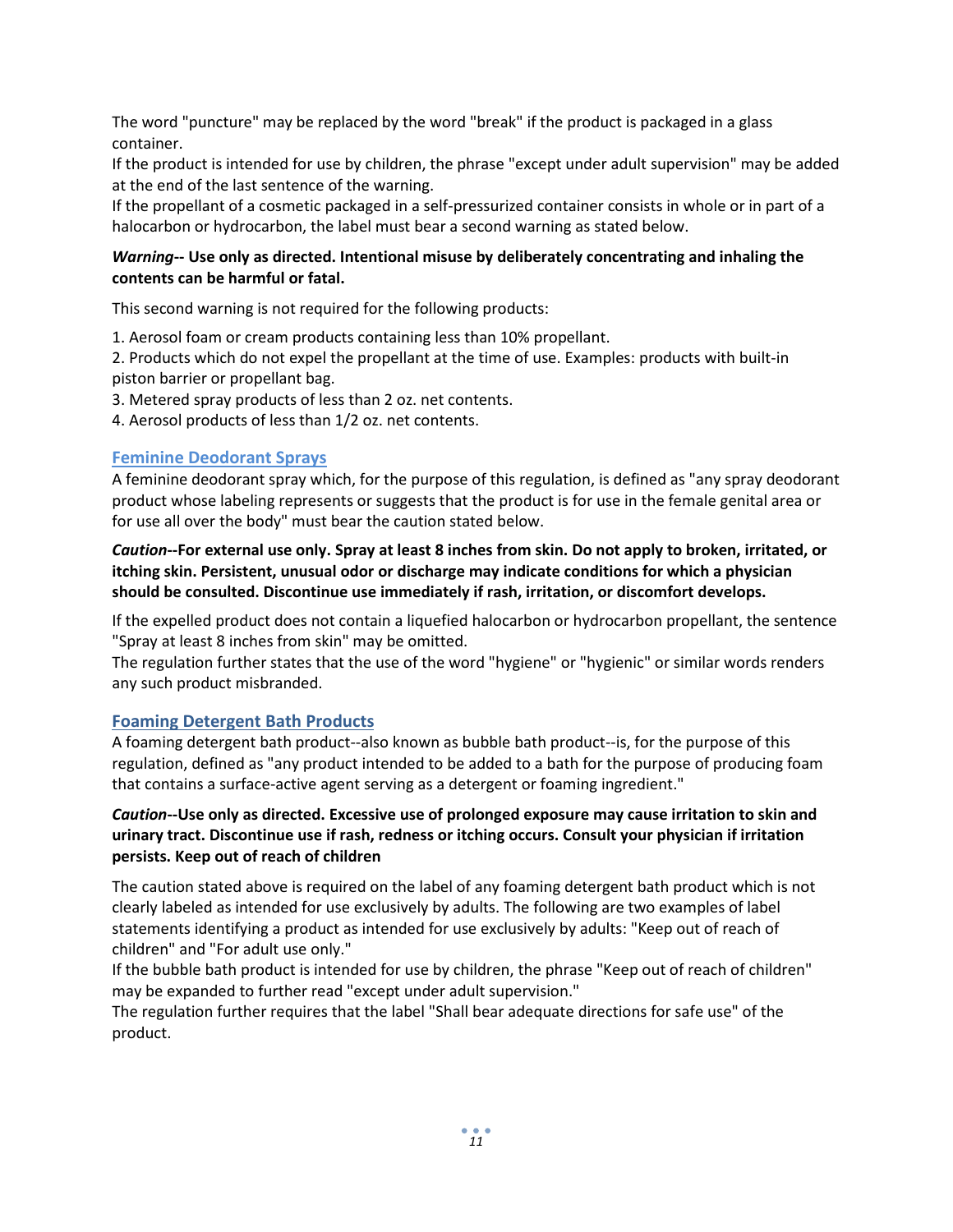# **Cosmetic Ingredient Labeling**

The label on each package of a cosmetic shall bear a declaration of the name of each ingredient in descending order of predominance, except that fragrance or flavor may be listed as fragrance or flavor. An ingredient which is both fragrance and flavor shall be designated by each of the functions it performs. Where one or more ingredients is accepted by the Food and Drug Administration as exempt from public disclosure pursuant to the procedure established in 720.8(a) of this chapter, in lieu of label declaration of identity the phrase "and other ingredients" may be used at the end of the ingredient declaration.

The declaration of ingredients shall appear with such prominence and conspicuousness as to render it likely to be read and understood by ordinary individuals under normal conditions of purchase. The declaration shall appear on any appropriate information panel in letters not less than 1/16 of an inch in height and without obscuring design, vignettes, or crowding. In the absence of sufficient space for such declaration on the package, or where the manufacturer or distributor wishes to use a decorative container, the declaration may appear on a firmly affixed tag, tape, or card.

The provisions of this section do not require the declaration of incidental ingredients that are present in a cosmetic at insignificant levels and that have no technical or functional effect in the cosmetic. For the purpose of this paragraph, incidental ingredients are:

(1) Substances that have no technical or functional effect in the cosmetic but are present by reason of having been incorporated into the cosmetic as an ingredient of another cosmetic ingredient. (2) Processing aids, which are as follows:

(i) Substances that are added to a cosmetic during the processing of such cosmetic but are removed from the cosmetic in accordance with good manufacturing practices before it is packaged in its finished form.

(ii) Substances that are added to a cosmetic during processing for their technical or functional effect in the processing, are converted to substances the same as constituents of declared ingredients, and do not significantly increase the concentration of those constituents. (iii) Substances that are added to a cosmetic during the processing of such cosmetic for their technical and functional effect in the processing but are present in the finished cosmetic at insignificant levels and do not have any technical or functional effect in that cosmetic.

# **Color Additives Added Sometimes for Color Matching**

A color additive(s) that is added to a cosmetic during manufacture for the purpose of color matching may be declared on the label of each batch or lot even if not present in each. The color additive sometimes added for color matching is listed after the declaration of other color

additives, or at the end of the declaration, and after the phrase "May Contain."

#### **Cosmetic Products Claims**

Solid documentary evidence should be provided to substantiate any claims vendor wish to make for their products. The following is a guide to the regulation of claims for cosmetic products. Vendors are required to consult their own legal advisors if their claims are validated.

The FD&C Act defines cosmetics by their intended use, as "articles intended to be rubbed, poured, sprinkled, or sprayed on, introduced into, or otherwise applied to the human body...for cleansing, beautifying, promoting attractiveness, or altering the appearance" (FD&C Act, sec. 201(i)). Among the products included in this definition are skin moisturizers, perfumes, lipsticks, fingernail polishes, eye and facial makeup, cleansing shampoos, permanent waves, hair colors, and deodorants, as well as any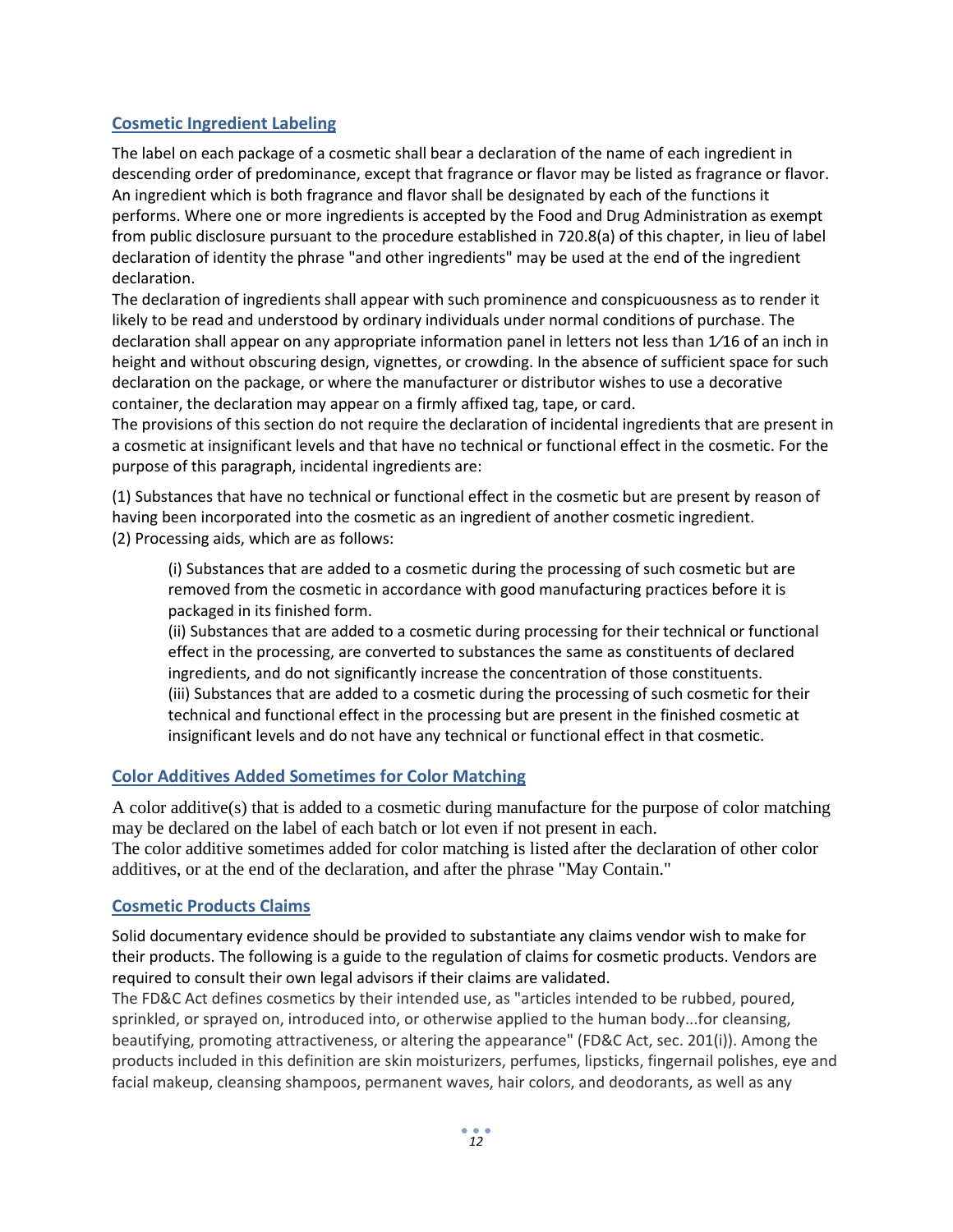substance intended for use as a component of a cosmetic product. It does not include soap**.** Typical cosmetic claims contain words such as clean, protect, cover, mask, perfume.

A medicinal product is defined as: (a) Any substance or combination of substances presented for treating or preventing disease in human beings and/or (b) Any substance or combination of substances which may be used in or administered to human beings either with a view to restoring, correcting or modifying physiological functions by exerting a pharmacological, immunological or metabolic action, or to making a medical diagnosis. Typical medicinal claims include words such as treat, restore, cure, rejuvenate, repair, lift, prevent, and fix.

| <b>REJECTED CLAIMS</b>                                                                                                                                                                                                                                                                                                                                              | <b>ACCEPTABLE CLAIMS</b>                                                                                                                                                                                                                                                                                                                                                                                                                                                                           |  |  |
|---------------------------------------------------------------------------------------------------------------------------------------------------------------------------------------------------------------------------------------------------------------------------------------------------------------------------------------------------------------------|----------------------------------------------------------------------------------------------------------------------------------------------------------------------------------------------------------------------------------------------------------------------------------------------------------------------------------------------------------------------------------------------------------------------------------------------------------------------------------------------------|--|--|
| <b>HAIR PRODUCTS</b>                                                                                                                                                                                                                                                                                                                                                |                                                                                                                                                                                                                                                                                                                                                                                                                                                                                                    |  |  |
| Makes your hair stronger<br>$\bullet$<br>Control (eliminate) dandruff<br>$\bullet$<br>Dandruff (anti-dandruff) shampoo (formula)<br>$\bullet$<br>Prevent (stop) (cure) hair loss, hair thinning<br>$\bullet$<br>(baldness)<br><b>Replace thinning hair</b><br>$\bullet$<br><b>Restore hair cells</b><br>$\bullet$<br>Stimulate hair follicles (growth)<br>$\bullet$ | Removes (washes) (cleans) loose dandruff<br>(flakes) from the hair<br>Add body to (color) (alter shape of) hair<br>$\bullet$<br>Help make hair look thicker (fuller)<br>Revitalize appearance (look) of hair, restore<br>$\bullet$<br>beauty (luster) (sheen) to the hair<br>Promote luster<br>$\bullet$                                                                                                                                                                                           |  |  |
| <b>CLEANSERS, SOAP (FOR SKIN)</b>                                                                                                                                                                                                                                                                                                                                   |                                                                                                                                                                                                                                                                                                                                                                                                                                                                                                    |  |  |
| Purify<br>$\bullet$<br>Antibacterial (antimicrobial)<br>$\bullet$<br>Antiseptic / disinfectant (fungicide)<br>$\bullet$<br>(germicide) (virucide)<br>Reference to disease-causing organisms, kills<br>$\bullet$<br>pathogens<br>Anti-blemish cream<br>$\bullet$<br>Cleans cuts (wounds)<br>$\bullet$<br>Helps control (treat) infection (jock itch)<br>$\bullet$    | Helps eliminate odor caused by bacteria<br>Cleanse oily skin · removes top layer of dead<br>skin<br>Cleans all types of skin (not just oily)<br>$\bullet$<br><b>Cleans skin</b><br>$\bullet$<br>Clarify, purity<br>$\bullet$                                                                                                                                                                                                                                                                       |  |  |
| <b>SKIN MOISTURIZERS</b>                                                                                                                                                                                                                                                                                                                                            |                                                                                                                                                                                                                                                                                                                                                                                                                                                                                                    |  |  |
| Chapped skin<br>$\bullet$<br>Feel (look) young (youthful)<br>$\bullet$<br>Desensitize (makes less sensitive)<br>$\bullet$<br>Reduce (prevent) irritation<br>$\bullet$<br>Prevent (protect) damage (drying)<br>$\bullet$<br>Relieves (soothes) itching (due to dry skin)<br>$\bullet$                                                                                | Moisten (hydrate) (lubricate) (soften) skin dried<br>$\bullet$<br>(chapped) by the elements<br>Long lasting protection<br>Promotes elasticity (suppleness)<br>$\bullet$<br>Cools skin<br>$\bullet$<br>Desensitize razor-burned skin (e.g. aftershave<br>lotion)<br>Relieves (soothes)(softens) skin (dry skin) (lips)<br>$\bullet$<br>chapped (dried) by wind (cold) (elements)<br>Soothes skin, makes skin feel fresher, smoother<br>$\bullet$<br>Firms top layer of skin (temporary effect only) |  |  |
| <b>GENERAL</b>                                                                                                                                                                                                                                                                                                                                                      |                                                                                                                                                                                                                                                                                                                                                                                                                                                                                                    |  |  |
| <b>TYPICAL MEDICINAL CLAIMS:</b><br>Treat, Restore, Cure, Rejuvenate, Repair, Lift,                                                                                                                                                                                                                                                                                 | <b>TYPICAL COSMETIC CLAIMS:</b><br>Clean, Protect, Cover, Mask, Perfume, Help,                                                                                                                                                                                                                                                                                                                                                                                                                     |  |  |